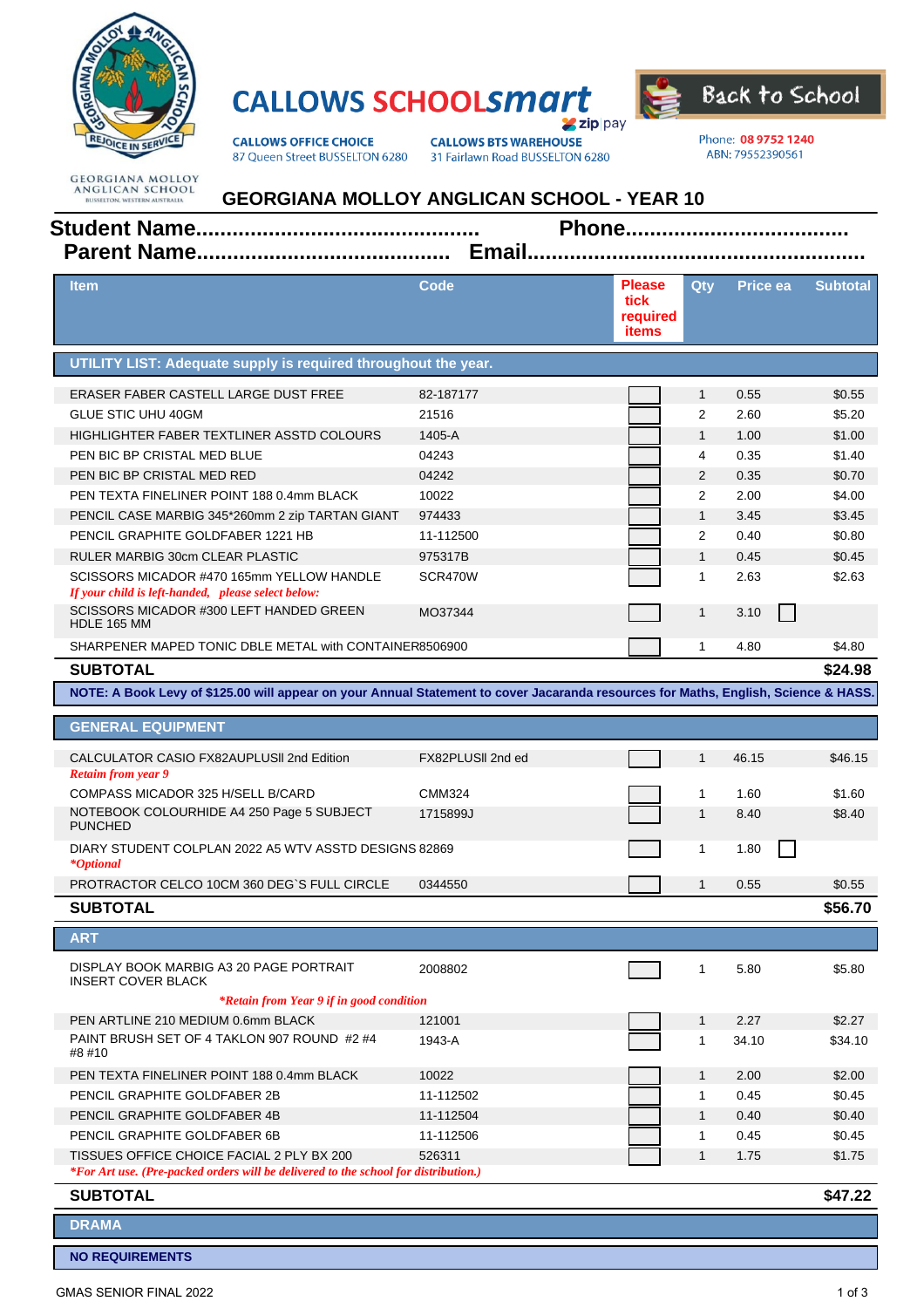## **GEORGIANA MOLLOY ANGLICAN SCHOOL - YEAR 10**

| <b>Item</b>                                                                                                                                                           | <b>Code</b>       | <b>Comment</b> |  | Qty            | Price ea     | <b>Subtotal</b>   |
|-----------------------------------------------------------------------------------------------------------------------------------------------------------------------|-------------------|----------------|--|----------------|--------------|-------------------|
| <b>ENGLISH</b>                                                                                                                                                        |                   |                |  |                |              |                   |
| DOCUMENT WALLET MARBIG PP F/C VELCRO<br>W/GUSSET Asstd Cols                                                                                                           | 2011099           |                |  | $\mathbf{1}$   | 1.25         | \$1.25            |
| DISPLAY BOOK MARBIG A4 20 PAGE REFILLABLE<br><b>ASSTD COLS</b>                                                                                                        | 2007099           |                |  | $\mathbf{1}$   | 1.50         | \$1.50            |
| EXERCISE BOOK SOVEREIGN A4 64 Page 8mm RULED                                                                                                                          | 97064             |                |  | $\mathbf 1$    | 0.75         | \$0.75            |
| NOTEBOOK COLOURHIDE A4 120 Page ASSTD COLS<br><b>SUBTOTAL</b>                                                                                                         | 1719499K          |                |  | $\mathbf{1}$   | 3.90         | \$3.90<br>\$7.40  |
| <b>HEALTH &amp; PHYSICAL EDUCATION</b>                                                                                                                                |                   |                |  |                |              |                   |
| EXERCISE BOOK SOVEREIGN A4 48 Page 8mm RULED                                                                                                                          | 97048             |                |  | $\mathbf{1}$   | 0.60         | \$0.60            |
| (ADVANCED PE)<br>DOCUMENT WALLET MARBIG PP F/C VELCRO                                                                                                                 | 2011099           |                |  | $\mathbf{1}$   | 1.25         | \$1.25            |
| W/GUSSET Asstd Cols<br>EXERCISE BOOK SOVEREIGN A4 64 Page 8mm RULED                                                                                                   | 97064             |                |  | $\mathbf{1}$   | 0.75         | \$0.75            |
| <b>SUBTOTAL</b>                                                                                                                                                       |                   |                |  |                |              | \$2.60            |
| <b>HUMANITIES AND SOCIAL SCIENCE</b>                                                                                                                                  |                   |                |  |                |              |                   |
| EXERCISE BOOK SOVEREIGN A4 48 Page 8mm RULED                                                                                                                          | 97048             |                |  | $\mathbf{1}$   | 0.60         | \$0.60            |
| NOTEBOOK COLOURHIDE A4 250 Page 5 SUBJECT<br><b>PUNCHED</b>                                                                                                           | 1715899J          |                |  | 1              | 8.40         | \$8.40            |
| <b>SUBTOTAL</b>                                                                                                                                                       |                   |                |  |                |              | \$9.00            |
| <b>JAPANESE</b>                                                                                                                                                       |                   |                |  |                |              |                   |
| DISPLAY BOOK MARBIG A4 20 PAGE REFILLABLE<br><b>ASSTD COLS</b>                                                                                                        | 2007099           |                |  | $\mathbf{1}$   | 1.50         | \$1.50            |
| GRAPH BOOK OLYMPIC A4 48 Page 10mm<br><i>*Retain from Year 9</i>                                                                                                      | 140838            |                |  | $\mathbf{1}$   | 0.90         | \$0.90            |
| RANDOM HOUSE JAPANESE DICTIONARY<br>9780679773733                                                                                                                     | 73733             |                |  | $\mathbf{1}$   | 16.99        | \$16.99           |
| <b>SUBTOTAL</b>                                                                                                                                                       |                   |                |  |                |              | \$19.39           |
| <b>MATHEMATICS</b>                                                                                                                                                    |                   |                |  |                |              |                   |
| CALCULATOR CASIO GRAPHIC CLASSPAD FX-CP400<br><b>Extension Only, Retain from Year 9</b>                                                                               | <b>FX-CP400</b>   |                |  | $\mathbf{1}$   | 280.00       | \$280.00          |
| CALCULATOR CASIO FX82AUPLUSII 2nd Edition<br><b>Retain from Year 9</b>                                                                                                | FX82PLUSII 2nd ed |                |  | $\mathbf{1}$   | 46.15        | \$46.15           |
| DOCUMENT WALLET MARBIG PP F/C VELCRO<br>W/GUSSET Asstd Cols                                                                                                           | 2011099           |                |  | 1              | 1.25         | \$1.25            |
| EXERCISE BOOK SOVEREIGN A4 96 Page 8mm RULED                                                                                                                          | 97096             |                |  | $\overline{2}$ | 1.20         | \$2.40            |
| GRAPH BOOK WRITER PREMIUM A4 96 Page 5mm Hammer22754<br>WHITEBOARD MARKER ARTLINE 550A 1.2MM                                                                          | 155041A           |                |  | 4<br>4         | 1.65<br>3.55 | \$6.60<br>\$14.20 |
| <b>BULLET NIB ASST</b>                                                                                                                                                |                   |                |  |                |              |                   |
| NOTE: Mathspace \$20.00 will appear on Annual Statement.<br><b>SUBTOTAL</b>                                                                                           |                   |                |  |                |              | \$350.60          |
| <b>MEDIA</b>                                                                                                                                                          |                   |                |  |                |              |                   |
|                                                                                                                                                                       |                   |                |  |                |              |                   |
| DISPLAY BOOK MARBIG A4 20 PAGE REFILLABLE<br>ASSTD COLS                                                                                                               | 2007099           |                |  | 1              | 1.50         | \$1.50            |
| <b>SUBTOTAL</b>                                                                                                                                                       |                   |                |  |                |              | \$1.50            |
| <b>MUSIC</b>                                                                                                                                                          |                   |                |  |                |              |                   |
| EXERCISE BOOK SOVEREIGN A4 96 Page 8mm RULED                                                                                                                          | 97096             |                |  | $\mathbf{1}$   | 1.20         | \$1.20            |
| MUSIC MANUSCRIPT BOOK OLYMPIC A4 96Page<br>NOTE: A How to Blitz Theory book, recommended Grade 2 but appropriate to individual student level, will be supplied by the | 197754            |                |  | $\mathbf{1}$   | 2.45         | \$2.45            |
| school and a cost of \$22.00 will appear on your Annual Statement.                                                                                                    |                   |                |  |                |              |                   |
| <b>SUBTOTAL</b>                                                                                                                                                       |                   |                |  |                |              | \$3.65            |